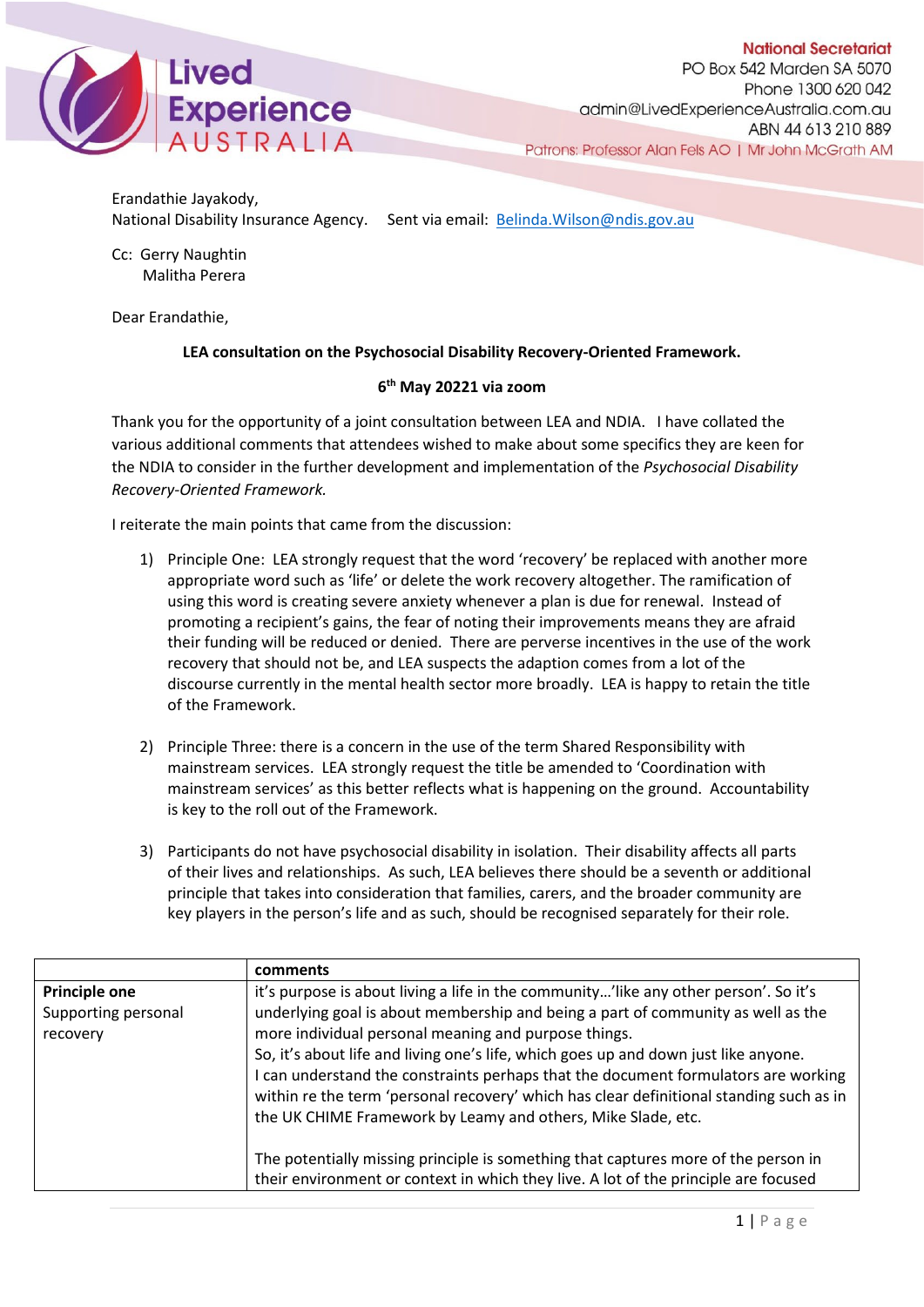|                                                                             | solely on the individual and runs the risk of becoming like the clinical systems that<br>remove the person from their social context. So my comments about support being in<br>danger of being siloed and therefore exacerbating the very things that it is hoping to<br>address ie. the person is 'taken out of their box' and they and support worker have<br>coffee, and then they are put back in the box without meaningful connection to the<br>local community or others in it. In the hands of low skilled workers, this type of<br>contact can very easily become this, because the support becomes a task rather than<br>a process truly facilitating the person to build their community connections, if you get<br>my meaning.<br>Originally, I advocated in the disability arena before my son was diagnosed with a<br>mental illness and, recovery was often discussed, and the definition of recovery was<br>about each individual obtaining their optimal level of functioning. Since being<br>involved within the mental health arena the definition of recovery has taken on a life |
|-----------------------------------------------------------------------------|-------------------------------------------------------------------------------------------------------------------------------------------------------------------------------------------------------------------------------------------------------------------------------------------------------------------------------------------------------------------------------------------------------------------------------------------------------------------------------------------------------------------------------------------------------------------------------------------------------------------------------------------------------------------------------------------------------------------------------------------------------------------------------------------------------------------------------------------------------------------------------------------------------------------------------------------------------------------------------------------------------------------------------------------------------------------------------------------------------|
|                                                                             | of its own and this has caused immense confusion for many working within the sector<br>and unfortunately seems to be used to limit consumers achievements/engagement.                                                                                                                                                                                                                                                                                                                                                                                                                                                                                                                                                                                                                                                                                                                                                                                                                                                                                                                                 |
| Principle two<br>Valuing lived experience                                   | Valuing Lived Experience, hopefully this will also include carers.<br>The best understanding and information is certainly from those with lived<br>experience.                                                                                                                                                                                                                                                                                                                                                                                                                                                                                                                                                                                                                                                                                                                                                                                                                                                                                                                                        |
| <b>Principle three</b><br>Shared responsibility with<br>mainstream services | Of course, that 'collaboration' or communication between the network of supports<br>and services should always include the person (and family if they are in the picture) as<br>equal members.                                                                                                                                                                                                                                                                                                                                                                                                                                                                                                                                                                                                                                                                                                                                                                                                                                                                                                        |
|                                                                             | There is widespread misunderstanding of psychosocial disability and this means that<br>appropriate supports are difficult to find.<br>The first and foremost principle is that people with psychosocial disabilities need to<br>receive support which will keep them SAFE. (We all remember the death last year of<br>the South Australian NDIS participant who died, despite that she allegedly had daily<br>support.) This means that there needs to be assurance that SOMEONE is accountable<br>for overseeing all supports.                                                                                                                                                                                                                                                                                                                                                                                                                                                                                                                                                                       |
|                                                                             | Principle 3 will not achieve this; we all know that everyone works in silos and no-one<br>actually takes responsibility for the whole of life needs of someone with extensive<br>psychosocial disabilities. And ageing parents, overburdened families, etc, should NOT<br>have to take this on. Also, many, many participants and families are reporting that<br>Support Coordinators do NOT do this.                                                                                                                                                                                                                                                                                                                                                                                                                                                                                                                                                                                                                                                                                                 |
|                                                                             | Therefore, I believe very strongly that people at the severe end of psychosocial<br>disabilities, which is how the moderator today described those who will become<br>participants, require the following principles to be in place:<br>Assurance that there is a competent and skilled workforce available, who<br>have adequate knowledge of psychosocial disability.<br>Ensuring enough funding allocated to ensure that support workers/allied<br>health workers are able to spend enough time with participants to enable the<br>building of trust and development of rapport to ensure active participation,<br>particularly with difficult to engage participants.<br>Ensuring adequate funding of appropriate role, eg Case Manager, who has<br>$\bullet$<br>accountability to coordinate whole of life needs of individuals.<br>When Independent Assessments are introduced, it is essential that the<br>assessors have adequate knowledge of psychosocial disability.                                                                                                                       |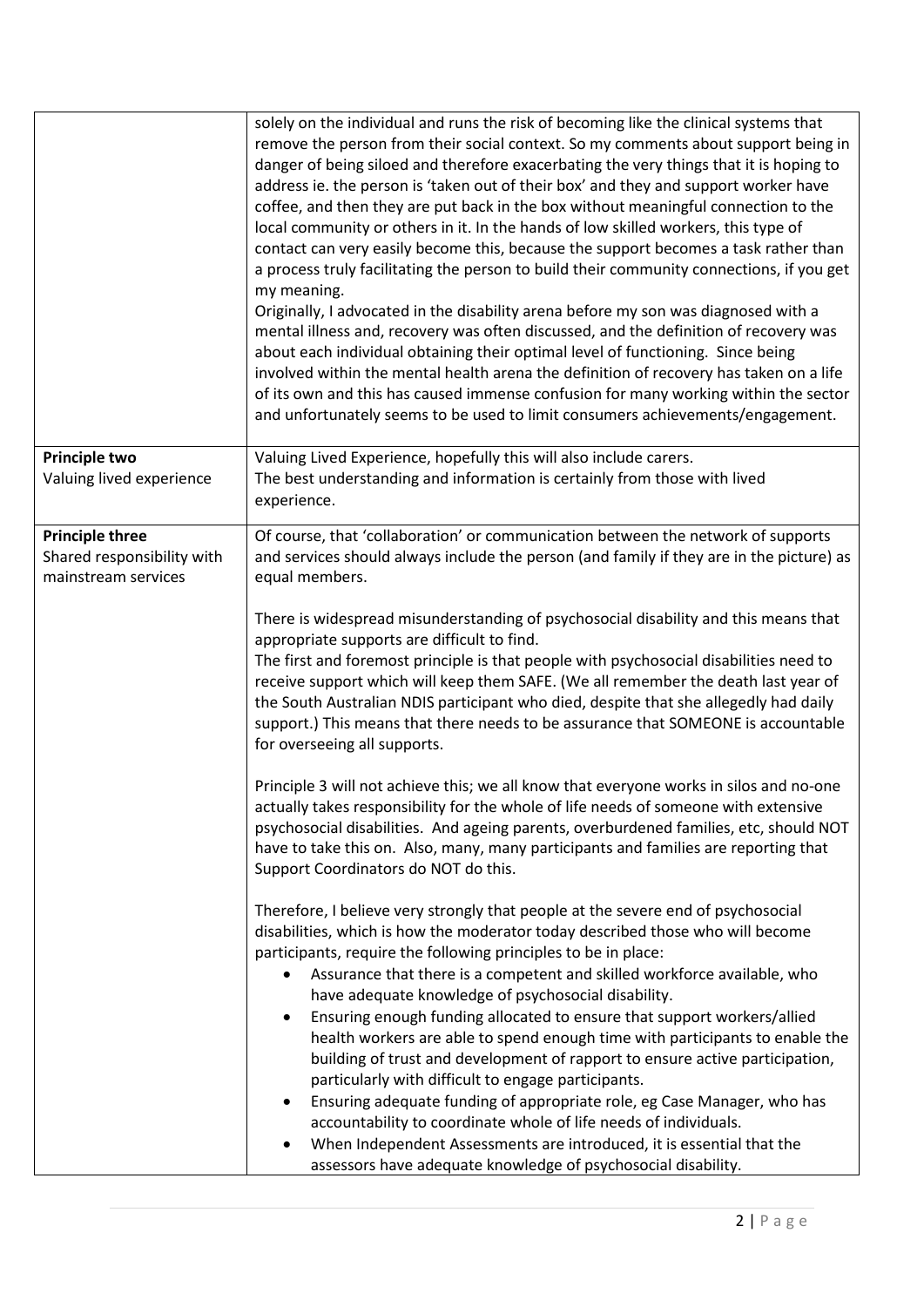|                                                                           | Principle 3 an observation I have relates to several of the NGO's, who appear to still<br>be utilising consumers funding as if the organisation is the one who is to be making<br>the decisions about the support/s the consumer receives. I am aware of several<br>carers whose loved ones have not had services for many months as the provider<br>states they are not able to provide a service at this time. I have advised some carers<br>to seek out other service providers, however their energy is limited, and they are<br>tired of having to find supports on their own.<br>So how do we ensure there is equity in accessing services/supports and carers are not<br>being left yet again carrying the burden.                                                                                                                                                                                                                                                                                                                                                                                           |
|---------------------------------------------------------------------------|---------------------------------------------------------------------------------------------------------------------------------------------------------------------------------------------------------------------------------------------------------------------------------------------------------------------------------------------------------------------------------------------------------------------------------------------------------------------------------------------------------------------------------------------------------------------------------------------------------------------------------------------------------------------------------------------------------------------------------------------------------------------------------------------------------------------------------------------------------------------------------------------------------------------------------------------------------------------------------------------------------------------------------------------------------------------------------------------------------------------|
| <b>Principle four</b><br>Supporting informed<br>decision making           | Supporting decision making must always be about assuming capacity which comes<br>from human rights framework, rather than assuming incapacity, as that is<br>paternalism.<br>Supporting informed decision-making would be ok, if it is done properly.<br>As you know, consumers and carers have struggled with the concept of Recovery for<br>many years, due to the misunderstanding of what it actually means, particularly<br>regarding services and supports for people with psychosocial disabilities (previously<br>known as severe and enduring mental illness) and many, if not most, remained<br>marginalised and unsupported, and dependent on the crisis-driven hospital based<br>mental health system. We cannot allow the NDIS to follow the same path.<br>I am unsure how this will occur as from my own experience my son has not been<br>included as an equal partner. I understand he finds it difficult to engage, however I<br>feel with the right support and encouragement he is able to express his views,<br>however unfortunately he has not had the right support to assist him with this. |
| <b>Principle five</b><br>Being responsive to<br>fluctuating support needs | Principle 5 and the fear of losing \$\$/support - need to reinforce somehow the<br>importance of the review process understanding that any achievements are because<br>of the support and that it needs to be continued to 'maintain' those benefits. It's not<br>a case of some support was given, tick that box that the issue has been solved,<br>because it's ongoing and a lived process. Perhaps there is a conflation with goal<br>setting where there is so much focus on goals that people look to goal achievement<br>and endpoint so much that the 'lived' aspect gets a bit lostand some people do<br>need that walking alongside through life's ups and downs and just generally day to<br>day.<br>You have my example of paternalism which can creep in easily in the hands of poorly<br>trained and unaware staff. It should always be a subject of supervision conversation<br>and reflected on routinely by workers.<br>You have my comments about what the person and/or family could ask when                                                                                                    |
|                                                                           | scouting for an agency re asking supervision and training, type of stability of<br>workforce, etc.<br>The episodic nature of psychosocial disability needs to be understood in the context<br>of recovery and the NDIS needs to recognise that whilst consumers may currently be<br>living well and participating and engaging with their communities, however if the                                                                                                                                                                                                                                                                                                                                                                                                                                                                                                                                                                                                                                                                                                                                               |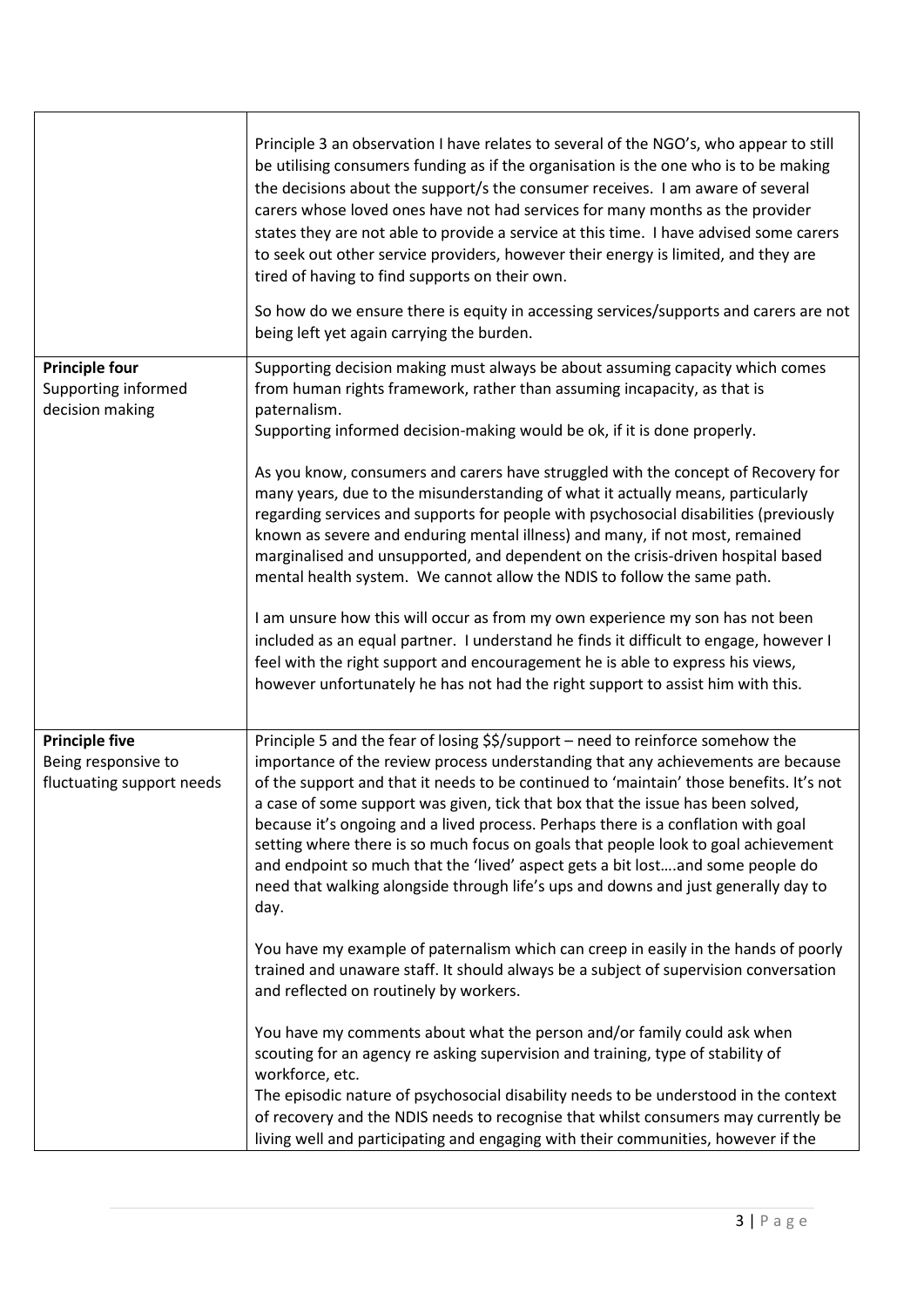|                                                    | supports and support workers are withdrawn there is a real chance the consumer will<br>not be able to maintain their level of wellness and their community connections.                                                                                                                                                                                                                                                                                                       |
|----------------------------------------------------|-------------------------------------------------------------------------------------------------------------------------------------------------------------------------------------------------------------------------------------------------------------------------------------------------------------------------------------------------------------------------------------------------------------------------------------------------------------------------------|
|                                                    | I would also like to make mention of the role of support coordinators as not all<br>consumers and carers are aware they can have a support coordinator, however<br>unfortunately even when a support coordinator is incorporated into the plan it does<br>not always deliver what was expected. It is concerning there does not appear to be<br>regulation around the support coordinator role and what recourse is available if their<br>reports are less than satisfactory. |
|                                                    | My own personal experience with the support coordinator was disappointing and the<br>report submitted to the NDIS was written in very basic terms and lacked a real<br>understanding of my son and his needs and I did not think it was worth the money<br>charged. Also how do we ensure there is full accountability for the money taken<br>from consumer's plans.                                                                                                          |
|                                                    | I agree there needs to be someone accountable for overseeing all the supports to<br>ensure our loved ones are given the proper care and support, as too often services<br>handball consumers with devastating results. We need to make sure there is full<br>accountability, however, there needs to be a few checks to ensure proper support is<br>in place and consumers are well supported                                                                                 |
| <b>Principle six</b><br>Building recovery-oriented | I have a concern that these types of competencies play into psychosocial disability.<br>Care will have to be taken to ensure these are written competently and with the                                                                                                                                                                                                                                                                                                       |
| practice competencies                              | person's disability in mind.                                                                                                                                                                                                                                                                                                                                                                                                                                                  |
| <b>General Comments</b>                            | I do not like the 6 principles, except Principle 2: Valuing Lived Experience, hopefully<br>this will also include carers.<br>My experiences in obtaining NDIS funding for my son were quite surprising, as the<br>application from the psychiatrist was very basic and the supporting evidence from the<br>NGO consisted of three dot point goals, one my son had been doing since the age of<br>five and yet his application was granted approval.                           |
|                                                    | I find the application process confusing and challenging especially when my son's<br>application is compared to other consumer's applications. I am aware of many other<br>carers submitting substantial supporting evidence from numerous disciplines such as<br>occupational therapy and yet not all of these applications were successful, and<br>several had to be resubmitted or challenged.                                                                             |
|                                                    | I believe there needs to be consistency in the application process so everyone with<br>comparable psychosocial disability needs have understanding and knowledge of the<br>processes in making an application with the confidence that it will be a worthwhile<br>experience and deliver them the supports they require.                                                                                                                                                      |
|                                                    | It is worth noting the best information I have gained about the application/planning<br>process has been from other carers who have their own experiences and are aware of<br>the process. My experience of the LAC's has not been great and if I had listened to<br>them and not made my own enquiries my son and I would not have participated in<br>some worthwhile education, training and counselling.                                                                   |
|                                                    | When employing support workers, I believe utilising values-based interviewing is key<br>to finding workers who are committed to providing and delivering meaningful<br>support with kindness and compassion. Workers who have a good value base are                                                                                                                                                                                                                           |